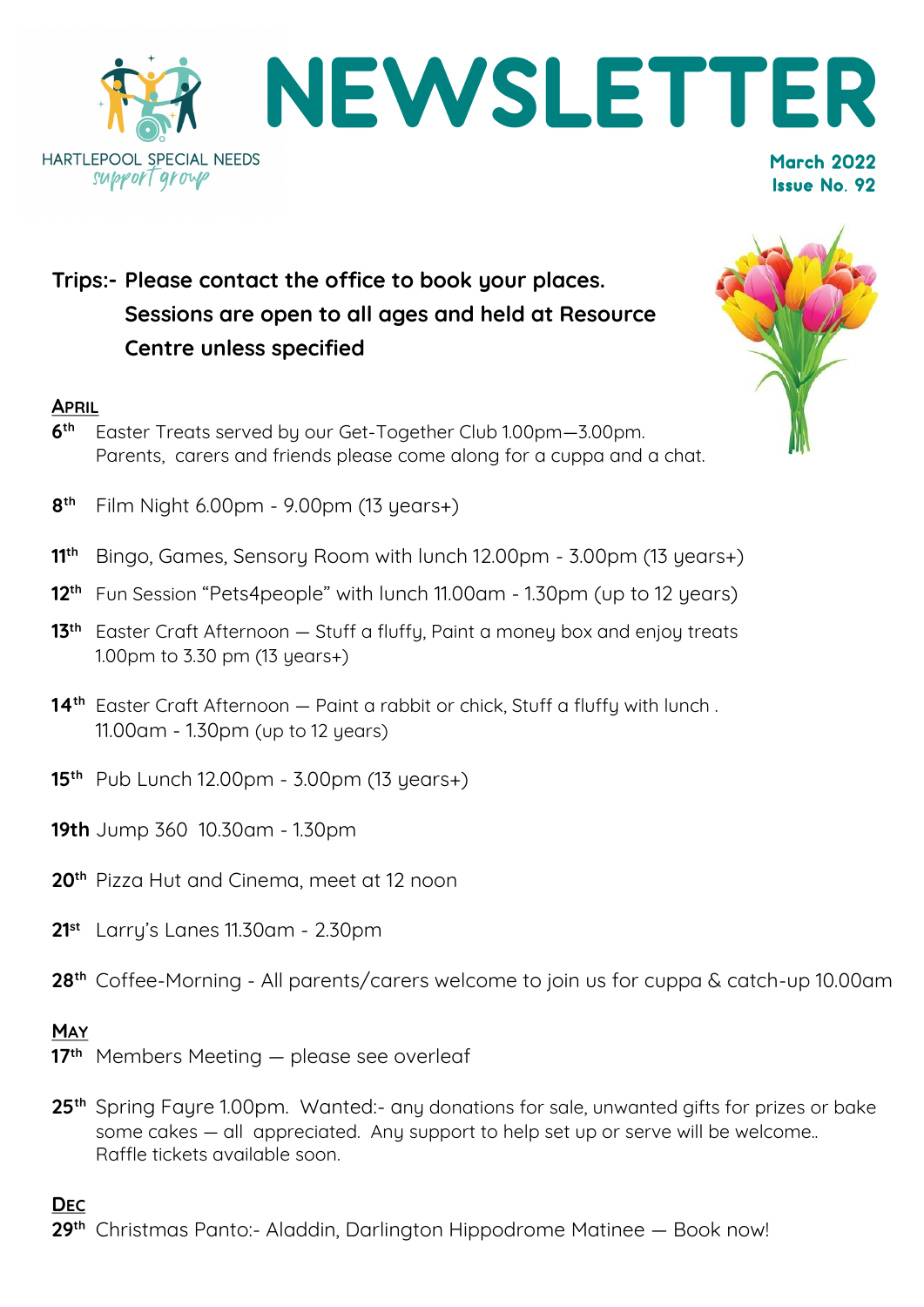### MEMBERS, FAMILY, FRIENDS AND CORE FUNDRAISING GROUP EVENTS, DONATIONS ETC

- £2374.00 Christmas Jumper Day
	- £189.00 Christmas Raffle
	- £160.00 Christmas Cakes and Masks—P. Hunter
	- £20.00 Alfie Smailes' Family
	- £25.00 Greg Fosters' Grandparents
	- £20.00 Pam and Barry Currell

We would like to give a huge thank you to all that have continue to support us.



### **Sunday 11th September 2022**

Join **#TeamHSNSG** now and experience the biggest half marathon in the world. The Great North Run is the premier event in the Great Run series and firmly established as Britain's biggest participation event. From just 12,000 runners at the very first staging in 1981, the event has now grown to the biggest in the UK and the world with over 57,000 runners.

Starting in Newcastle, the course takes in the iconic Tyne Bridge, goes through Gateshead passing the famous international athletics stadium and finishes in the coastal town of South Shields. Live music, on course refreshments and thousands of cheering supporters will keep you motivated every step of the way. As part of **#TeamHSNSG** you will receive a technical training top for the day. Support with training and all the help with sponsorship required.

> **Unfortunately this year transport will not be provided. Please contact the office for further details.**

### **REPEAT FOR KIDS**

We were delighted to receive a generous donation of £100 from RepeaT for Kids, raised by the children themselves via their Tuckshop. Myself and the children representing our Group were given a very warm welcome when we made a visit to their venue. The children visiting with me were excited to join in and enjoy the varied activities on show.